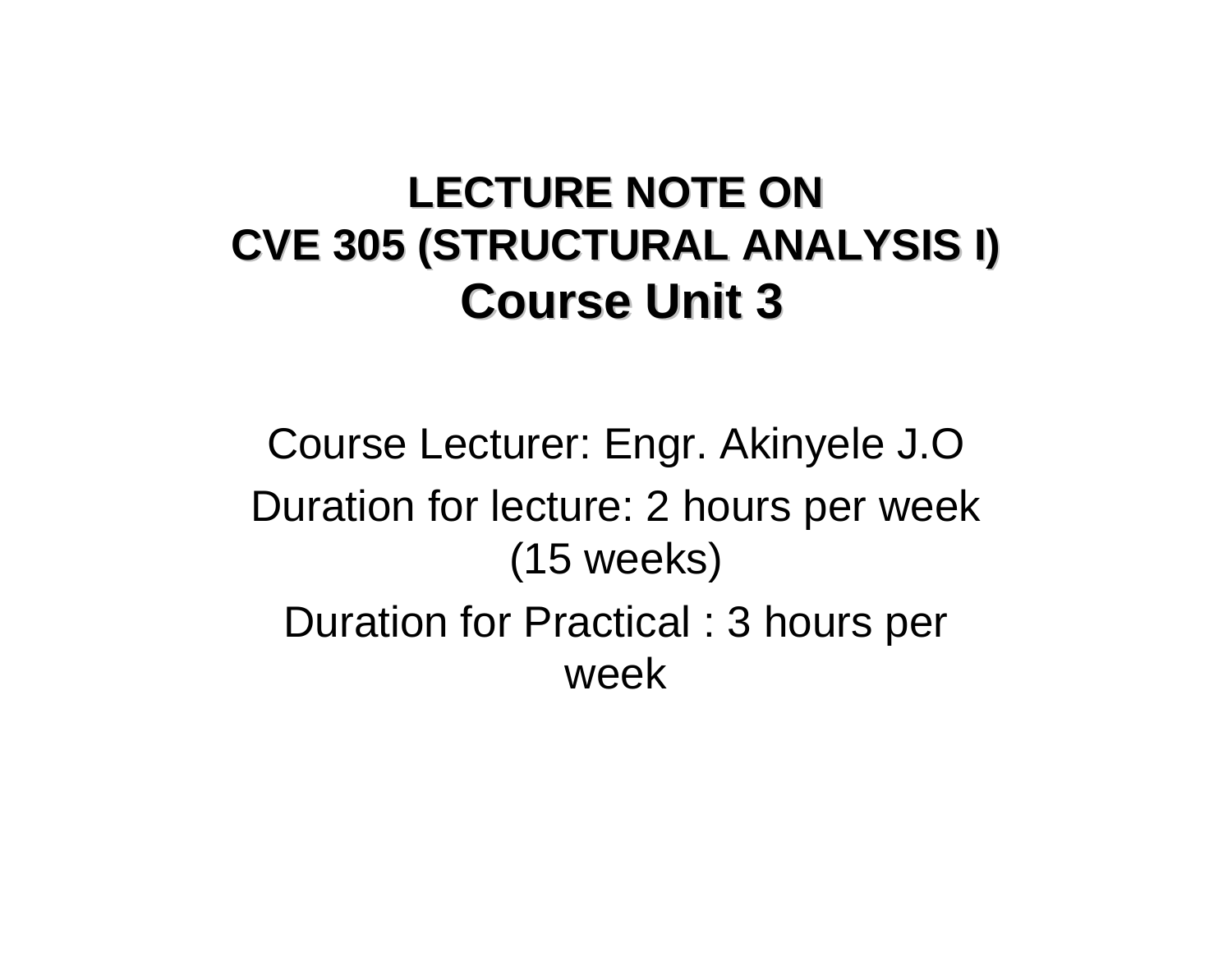# COURSE OBJECTIVES

- Students should be able to differentiate between determinate and indeterminate structures.
- Develop the method of solving determinate structures like beams, arches, frames and trusses.
- Ability to solve indeterminate structures using virtual work and energy methods.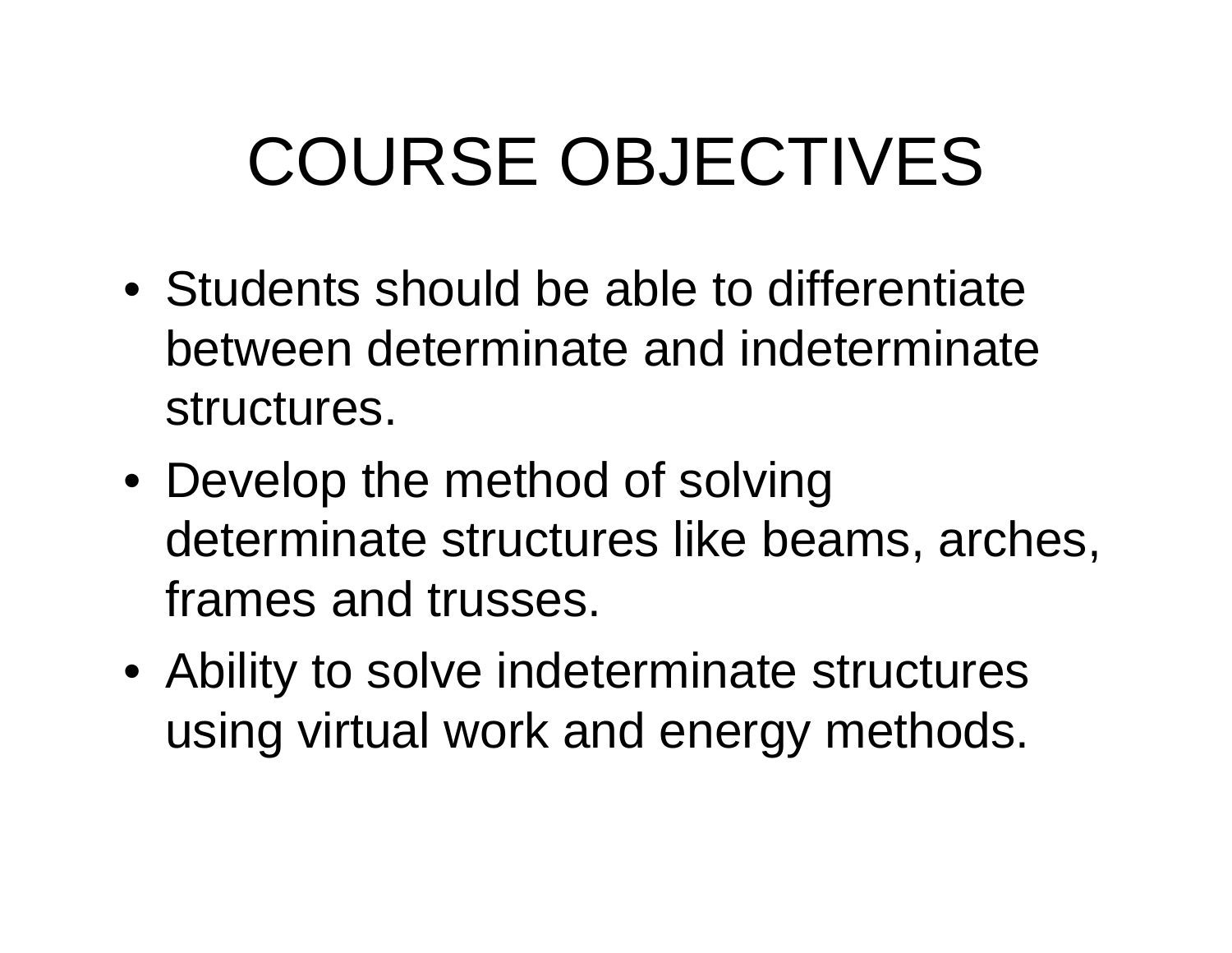#### Types of indeterminacy (Week 1)

- External indeterminacy: If the total number of reactions in a structure exceed the number of the equation of equilibrium applicable to the structure.
- $\bullet$  Internal indeterminacy: This can be define by the following equations: M=2j-r,( determinate and stable), If M>2j-r,(Indeterminate and stable), If M<2j-r, (Unstable)
- • External and Internal Redundancy: This can be determined by this equation : D=m+r-2j (for pin and roller supports), and D=3n+r-3j (for rigidly joined frames).
- M=members, j=joints, r=reaction at supports.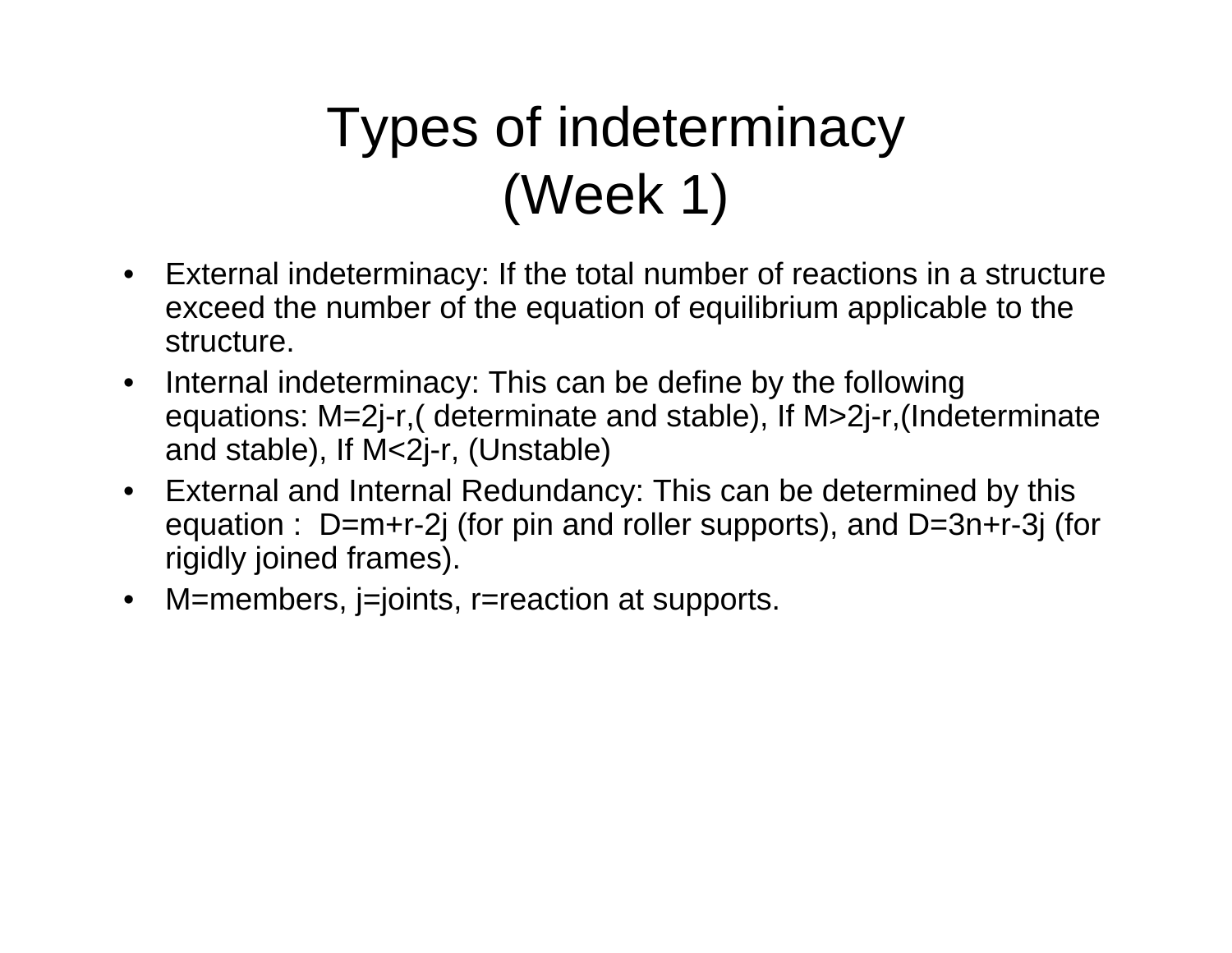Methods of Analysis for Frames and Trusses ( 5 weeks)

- Virtual work method (Week 2)
- Method of tension coefficients (Week 3)
- Method of sections (Week 4)
- Method of joint resolution of forces (Week 5)
- Energy method (Week 6)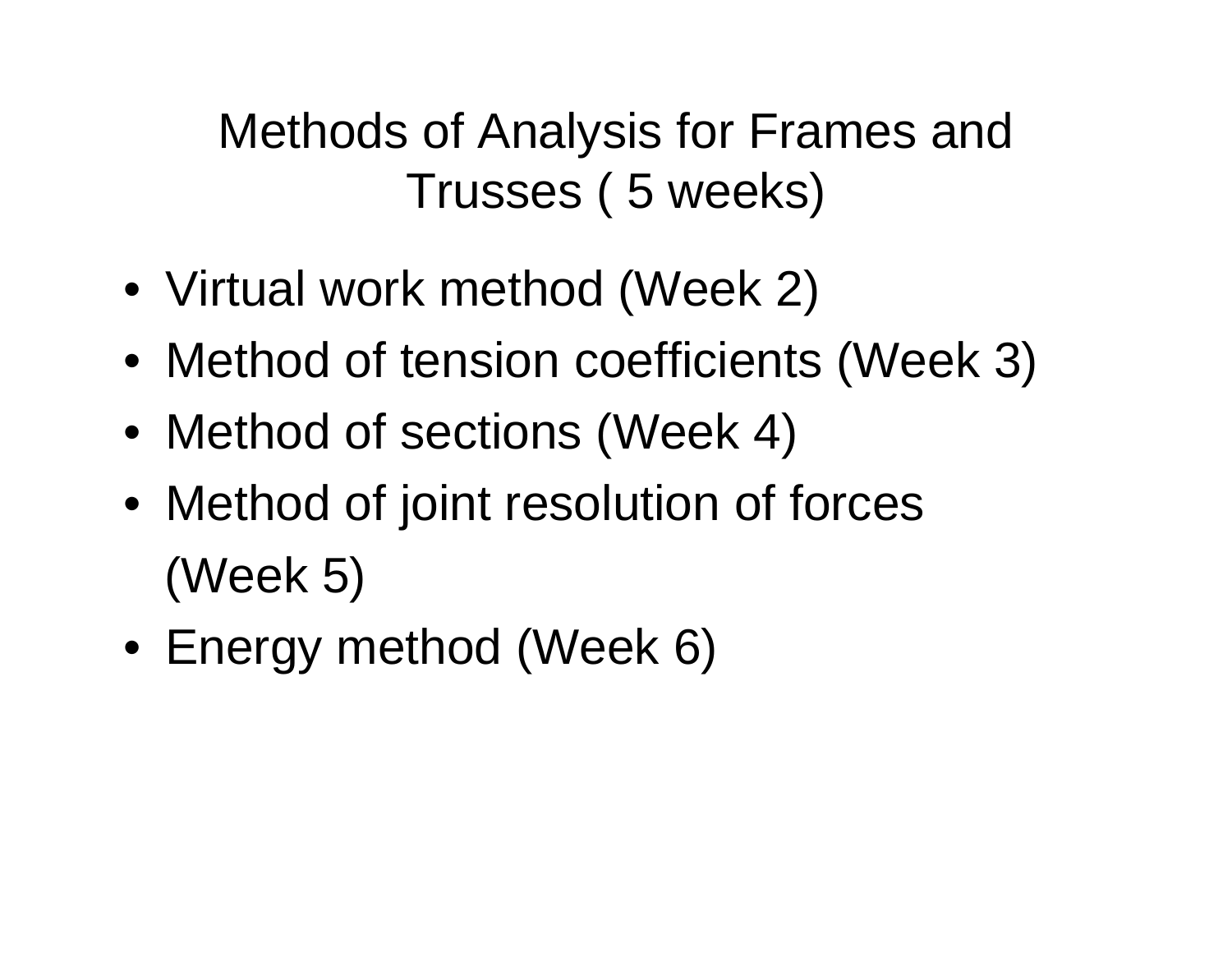Determination of bending moments and shear forces in beams ( 6 weeks)

- Moment distribution method (Week 7)
- Conjugate beam method (Week 8)
- Slope deflection method (Week 9)
- Influence lines (Week 11)
- The use of Macaulay brackets ( Week 12)
- Three moments equation (Week 13)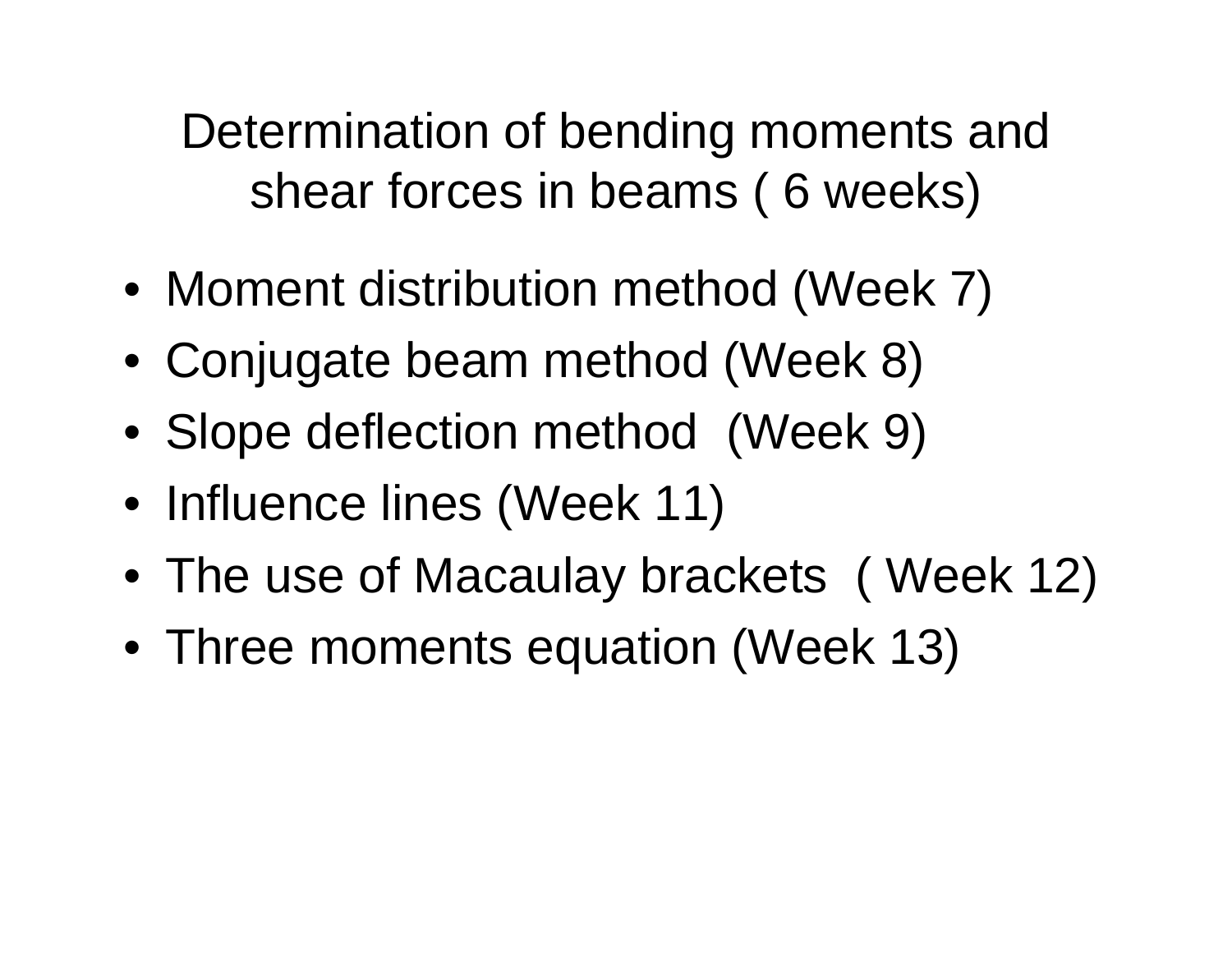# Analysis of Arches (Week 14)

- Three pinned arches
- Two pinned arches
- Symmetrical arches
- Unsymmetrical arches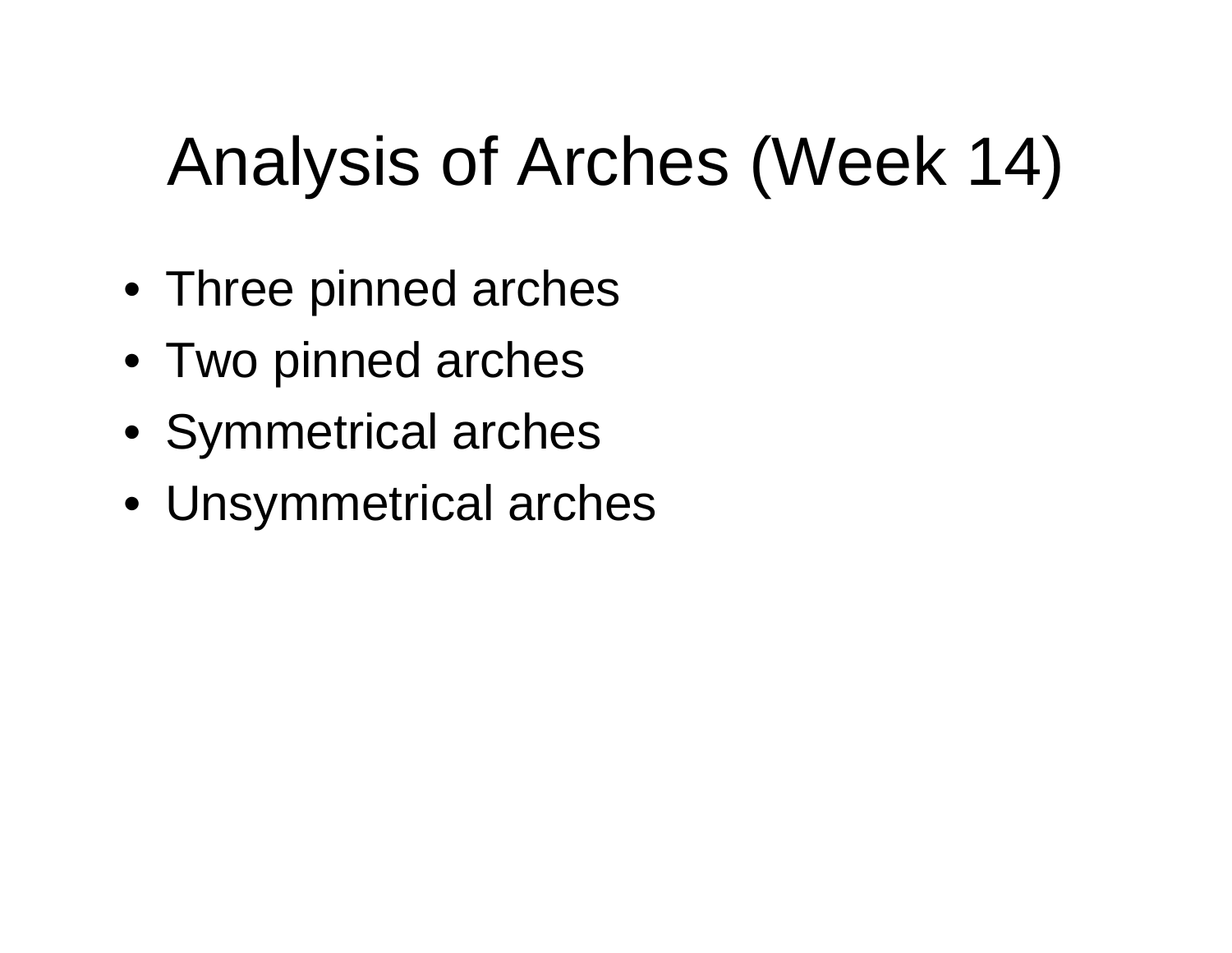## References

- Analysis of indeterminate structures by Alan Williams (McMillan books)
- Structural theory and analysis by J.D. Todd (McMillan books)
- Principles of structural mechanics by A.O. Adekola (Lagos University press).
- Theory of Structures by R.S. Khurmi (S. Chand & Co.)
- Structural analysis using virtual work by F. Thompson and G.G. Haywood (Chapman & Hall).